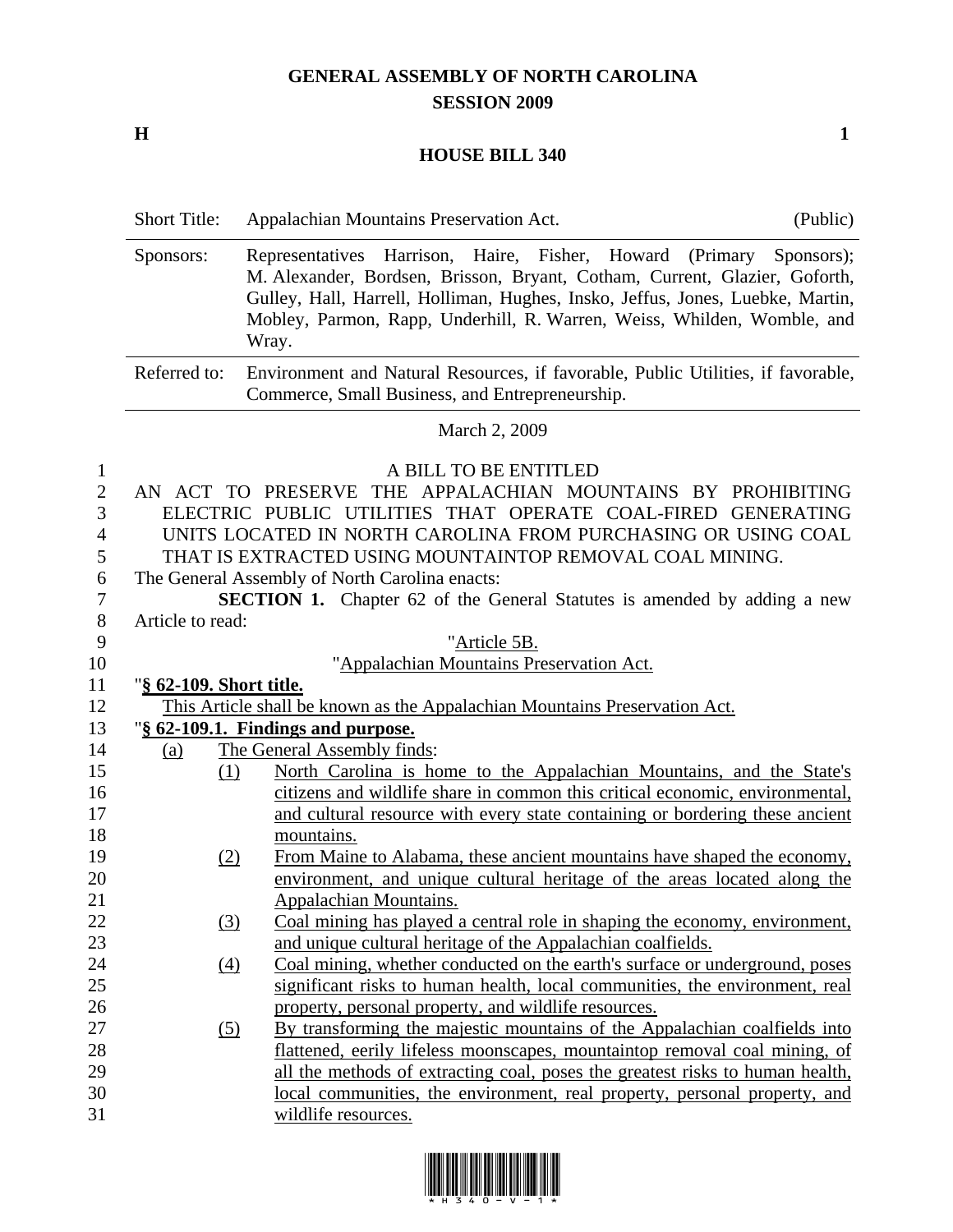|              |            | <b>General Assembly of North Carolina</b>                                                                                                                | <b>Session 2009</b> |
|--------------|------------|----------------------------------------------------------------------------------------------------------------------------------------------------------|---------------------|
|              | <u>(6)</u> | As of 2009, mountaintop removal coal mining has permanently erased more<br>than 470 peaks from the Appalachian skyline, buried or polluted more than     |                     |
|              |            | 1,200 miles of pristine headwater streams, and swept away more than 800                                                                                  |                     |
|              |            | square miles of one of America's most diverse and valuable ecosystems.                                                                                   |                     |
|              | (7)        | Left unchecked, mountaintop removal coal mining will continue to                                                                                         |                     |
|              |            | irreversibly destroy the people, communities, cultural heritage, and                                                                                     |                     |
|              |            | environment of the Appalachian coalfields, as well as our wildlife resources.                                                                            |                     |
|              | <u>(8)</u> | The impacts of mountaintop removal coal mining are unacceptable to the<br>citizens of this State.                                                        |                     |
|              | (9)        | By consuming coal extracted by mountaintop removal coal mining to                                                                                        |                     |
|              |            | provide power to our homes, businesses, and economy, North Carolina is<br>responsible, in part, for the permanent destruction to date of the Appalachian |                     |
|              |            | coalfields and the wildlife resources of the Appalachian Mountains.                                                                                      |                     |
|              | (10)       | Sixty-one percent (61%) of the electricity used to provide power to North                                                                                |                     |
|              |            | Carolina's homes, businesses, and economy is generated by coal-fired                                                                                     |                     |
|              |            | generating units located in North Carolina.                                                                                                              |                     |
|              | (11)       | Fifty percent (50%) of the coal used to produce electricity in North Carolina                                                                            |                     |
|              |            | is extracted by mountaintop removal coal mining in the Appalachian                                                                                       |                     |
|              | (12)       | coalfields.<br>Because North Carolina burns a significant amount of coal extracted by                                                                    |                     |
|              |            | mountaintop removal coal mining, we have an obligation to eliminate or                                                                                   |                     |
|              |            | reduce the devastating social and environmental impacts of this mining in                                                                                |                     |
|              |            | the Appalachian Mountains.                                                                                                                               |                     |
|              | (13)       | Fulfilling this obligation also will enhance the general welfare of North                                                                                |                     |
|              |            | Carolina's citizens, our wildlife resources, and our interest in preserving the                                                                          |                     |
|              |            | Appalachian Mountains for current and future generations.                                                                                                |                     |
| (b)          |            | It is the purpose of this Article to promote the general welfare of North Carolina's                                                                     |                     |
|              |            | citizens, environment, and wildlife by prohibiting electric public utilities that operate coal-fired                                                     |                     |
|              |            | generating units located in North Carolina from purchasing or using coal that is extracted by                                                            |                     |
|              |            | mountaintop removal coal mining.                                                                                                                         |                     |
|              |            | "§ 62-109.2. Contracts to purchase or use coal extracted by mountaintop removal coal                                                                     |                     |
|              |            | mining prohibited.                                                                                                                                       |                     |
| (a)          |            | No electric public utility that operates a coal-fired generating unit located in North                                                                   |                     |
|              |            | Carolina shall enter into any contract to purchase or use coal extracted by mountaintop removal                                                          |                     |
| coal mining. |            |                                                                                                                                                          |                     |
| <u>(b)</u>   |            | The Commission may adopt rules to implement this Article.                                                                                                |                     |
| (c)          |            | As used in this Article, the following definitions apply:                                                                                                |                     |
|              | <u>(1)</u> | Coal-fired generating unit. – Defined in G.S. 62-133.6.<br>Mountaintop removal coal mining. – Any method of surface coal mining that                     |                     |
|              | (2)        | removes a mountaintop or ridgeline, whether or not the mined area will be                                                                                |                     |
|              |            | returned to its approximate original contour. "Mountaintop removal coal                                                                                  |                     |
|              |            | mining" includes all of the following methods of surface coal mining:                                                                                    |                     |
|              |            | cross-ridge mining, box-cut method mining, steep slope mining, area                                                                                      |                     |
|              |            | mining, mountaintop mining, and any method of coal mining that utilizes                                                                                  |                     |
|              |            | valley fills.                                                                                                                                            |                     |
|              |            | "§ 62-109.3. Sworn statements of coal extraction methods used; report requirements.                                                                      |                     |
| (a)          |            | Each electric public utility that operates a coal-fired generating unit located in North                                                                 |                     |
|              |            | Carolina shall ensure that the coal it agrees to purchase or use was not, nor will be, extracted                                                         |                     |
|              |            | using mountaintop removal coal mining, by securing from its coal providers the sworn                                                                     |                     |
|              |            | statement of an authorized officer of the provider that contains all of the following information:                                                       |                     |